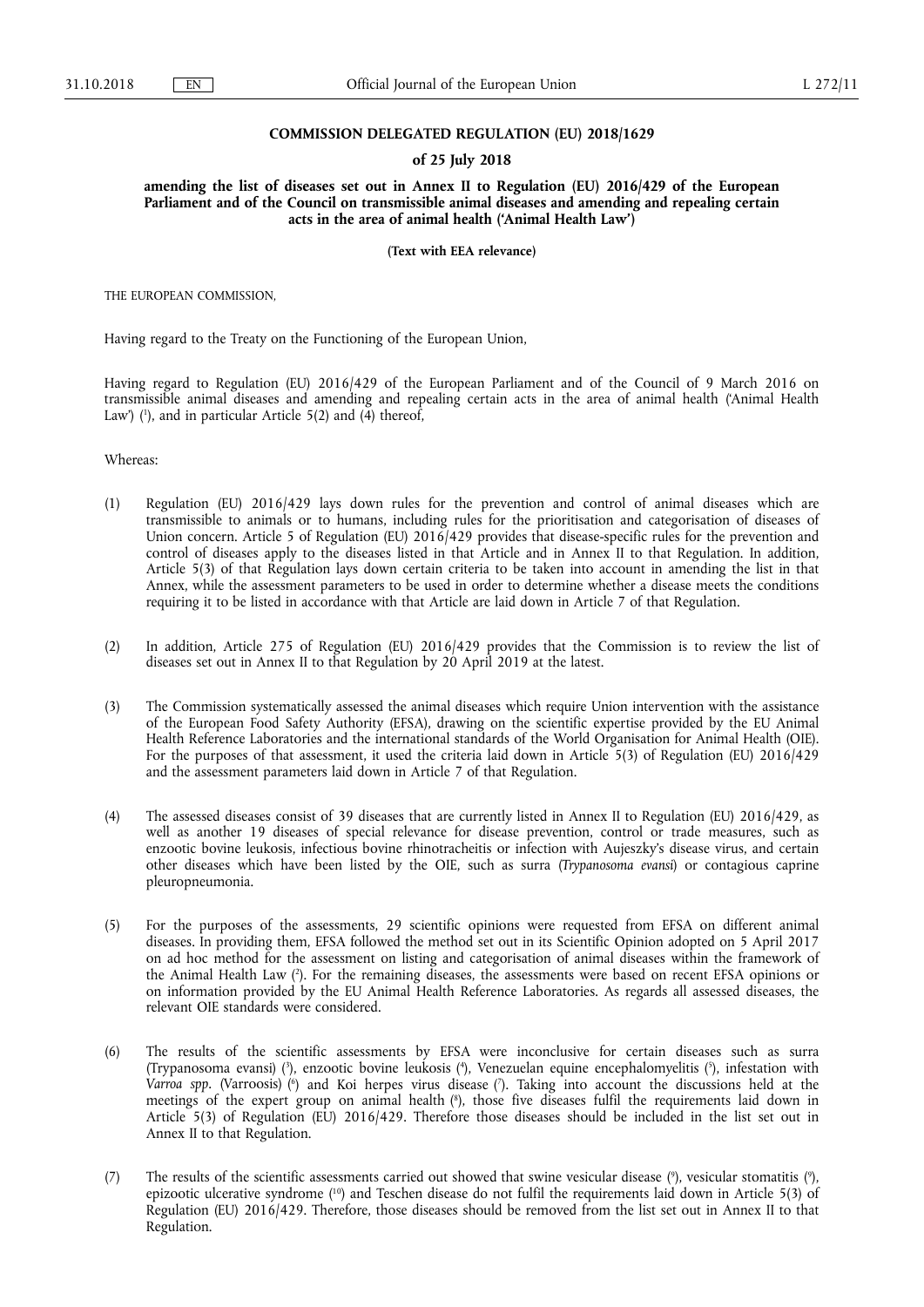- (8) At the same time, surra (Trypanosoma evansi) ( 3 ), Ebola virus disease ( 11), paratuberculosis ( 12), Japanese encephalitis (<sup>13</sup>), West Nile fever (<sup>14</sup>), Q fever (<sup>15</sup>), infectious bovine rhinotracheitis/infectious pustular vulvovaginitis (<sup>16</sup>), bovine viral diarrhoea (<sup>17</sup>), bovine genital campylobacteriosis (<sup>18</sup>), trichomonosis (<sup>19</sup>), enzootic bovine leukosis ( 4 ), contagious caprine pleuropneumonia ( 20), ovine epididymitis (*Brucella ovis*) ( 21), infection with *Burkholderia mallei* (Glanders), infection with equine arteritis virus, equine infectious anaemia, dourine, contagious equine metritis, equine encephalomyelitis (Eastern and Western)  $(^{22})$ , infection with Aujeszky's disease virus  $(^{23})$ , infection with porcine reproductive and respiratory syndrome virus ( 24), avian mycoplasmosis (*Mycoplasma gallisepticum* and *M. meleagridis*) ( 25), infection with low pathogenic avian influenza viruses ( 26), avian chlamydiosis (<sup>27</sup>), infestation with *Varroa spp.* (Varroosis) (<sup>6</sup>), infestation with *Aethina tumida* (Small hive beetle) (<sup>28</sup>), American foulbrood, infestation with *Tropilaelaps spp* ( 28) and infection with *Batrachochytrium salamandrivorans* ( 29) do fulfil the requirements laid down in Article  $\bar{5}(3)$  of Regulation (EU) 2016/429. Therefore those diseases should be included in the list set out in Annex II to that Regulation.
- (9) In addition, Article 2(2) of Regulation (EU) 2016/429 provides that that Regulation is to apply to transmissible diseases, including zoonosis, without prejudice to rules laid down in Decision No 1082/2013/EU of the European Parliament and of the Council ( 30), Regulation (EC) No 999/2001 of the European Parliament and of the Council (31), Directive 2003/99/EC of the European Parliament and of the Council (32) and Regulation (EC) No 2160/2003 of the European Parliament and of the Council ( 33). As the diseases covered by the rules laid down in those acts, namely listeriosis, salmonellosis (zoonotic salmonella), trichinellosis, verotoxigenic E. coli and transmissible spongiform encephalopathies (TSE) are already covered by sector-specify rules, they should therefore be removed from the list set out in Annex II to Regulation (EU) 2016/429.
- (10) The list of diseases in Annex II to Regulation (EU) 2016/429 should therefore be amended accordingly.
- (11) Regulation (EU) 2016/429 should therefore be amended.
- (12) As Regulation (EU) 2016/429 applies with effect from 21 April 2021, the amendments made to it by this Regulation should also apply from that date,

HAS ADOPTED THIS REGULATION:

*Article 1* 

Annex II to Regulation (EU) 2016/429 is replaced by the text set out in the Annex to this Regulation.

*Article 2* 

This Regulation shall enter into force on the twentieth day following that of its publication in the *Official Journal of the European Union*.

It shall apply from 21 April 2021.

This Regulation shall be binding in its entirety and directly applicable in all Member States.

Done at Brussels, 25 July 2018.

*For the Commission The President*  Jean-Claude JUNCKER

<sup>(</sup> 1 ) OJ L 84, 31.3.2016, p. 1.

<sup>(</sup> 2 ) EFSA Journal 2017;15(7):4783.

<sup>(</sup> 3 ) EFSA Journal 2017;15(7):4892.

<sup>(</sup> 4 ) EFSA Journal 2017;15(8):4956.

<sup>(</sup> 5 ) EFSA Journal 2017;15(8):4950.

<sup>(</sup> 6 ) EFSA Journal 2017;15(10):4997.

<sup>(</sup> 7 ) EFSA Journal 2017;15(7):4907.

<sup>(</sup> 8 ) https://ec.europa.eu/food/animals/health/expert\_group\_en

<sup>(</sup> 9 ) EFSA Journal 2012;10(4):2631.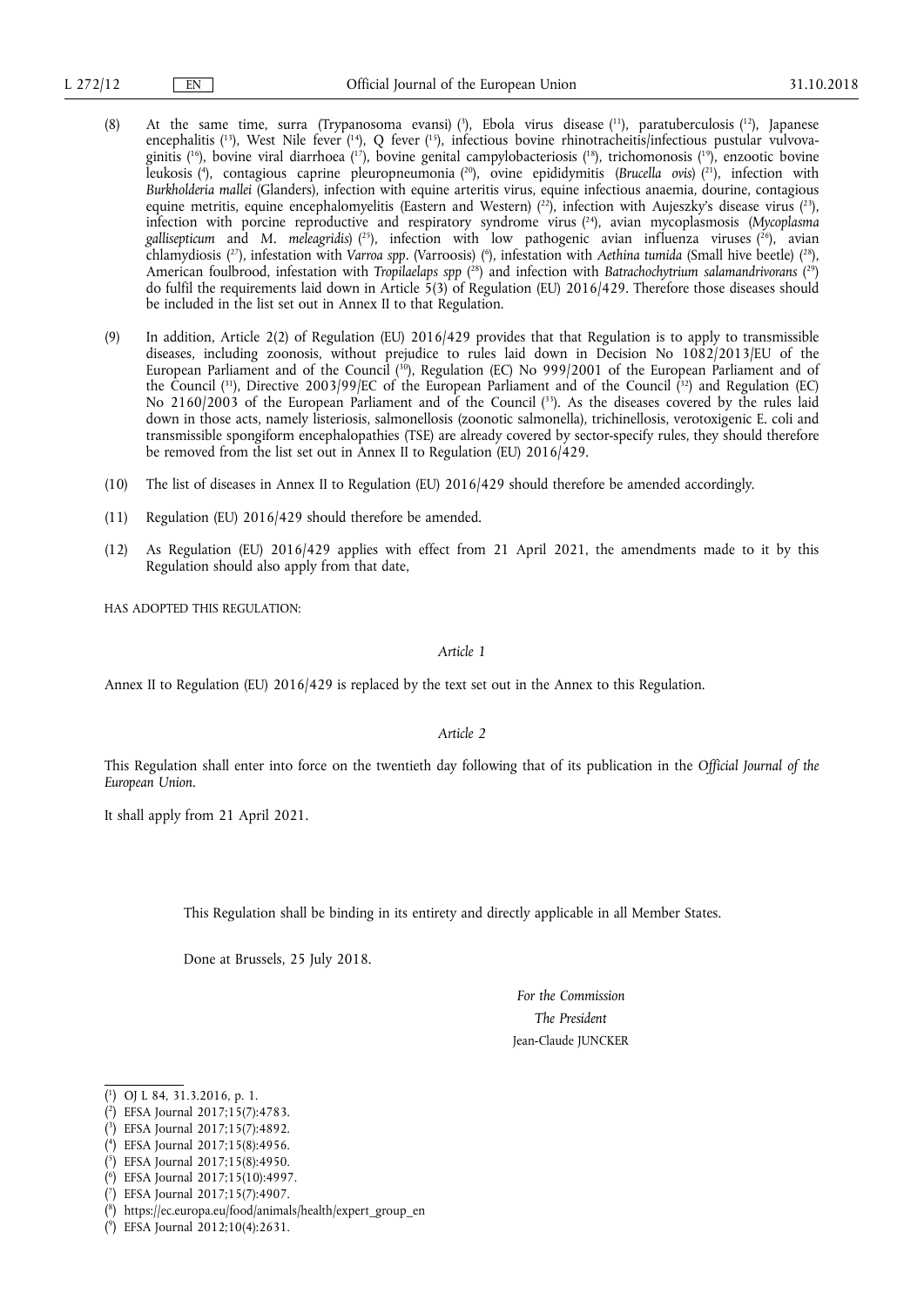- ( 10) EFSA Journal 2011;9(10):2387.
- ( 11) EFSA Journal 2017;15(7):4890.
- ( 12) EFSA Journal 2017;15(7):4960.
- ( 13) EFSA Journal 2017;15(7):4948.
- ( 14) EFSA Journal 2017;15(8):4955.
- ( 15) EFSA Journal 2010; 8(5):1595.
- ( 16) EFSA Journal 2017;15(7):4947.
- ( 17) EFSA Journal 2017;15(8):4952.
- ( 18) EFSA Journal 2017;15(10):4990.
- ( 19) EFSA Journal 2017;15(10):4992.
- ( 20) EFSA Journal 2017;15(10):4996.
- ( 21) EFSA Journal 2017;15(10):4994.
- ( 22) EFSA Journal 2017;15(7):4946.
- ( 23) EFSA Journal 2017;15(7):4888.
- ( 24) EFSA Journal 2017;15(7):4949.
- ( 25) EFSA Journal 2017;15(8):4953.
- ( 26) EFSA Journal 2017;15(7):4891.
- $(2^7)$  Report of the Scientific Committee on Animal Health and Animal Welfare adopted on 16 April 2002, https://ec.europa.eu/food/sites/food/files/safety/docs/sci-com\_scah\_out73\_en.pdf
- ( 28) EFSA Journal 2013;11(3):3128.
- ( 29) EFSA Journal 2017;15(11):5071.
- <sup>{30}</sup> Decision No 1082/2013/EU of the European Parliament and of the Council of 22 October 2013 on serious cross-border threats to health and repealing Decision No 2119/98/EC (OJ L 293, 5.11.2013, p. 1).
- <sup>{31}</sup> Regulation (EC) No 999/2001 of the European Parliament and of the Council of 22 May 2001 laying down rules for the prevention, control and eradication of certain transmissible spongiform encephalopathies (OJ L 147, 31.5.2001, p. 1).
- $(3<sup>2</sup>)$  Directive 2003/99/EC of the European Parliament and of the Council of 17 November 2003 on the monitoring of zoonoses and zoonotic agents, amending Council Decision 90/424/EEC and repealing Council Directive 92/117/EEC (OJ L 325, 12.12.2003, p. 31).
- ( 33) Regulation (EC) No 2160/2003 of the European Parliament and of the Council of 17 November 2003 on the control of salmonella and other specified food-borne zoonotic agents (OJ L 325, 12.12.2003, p. 1).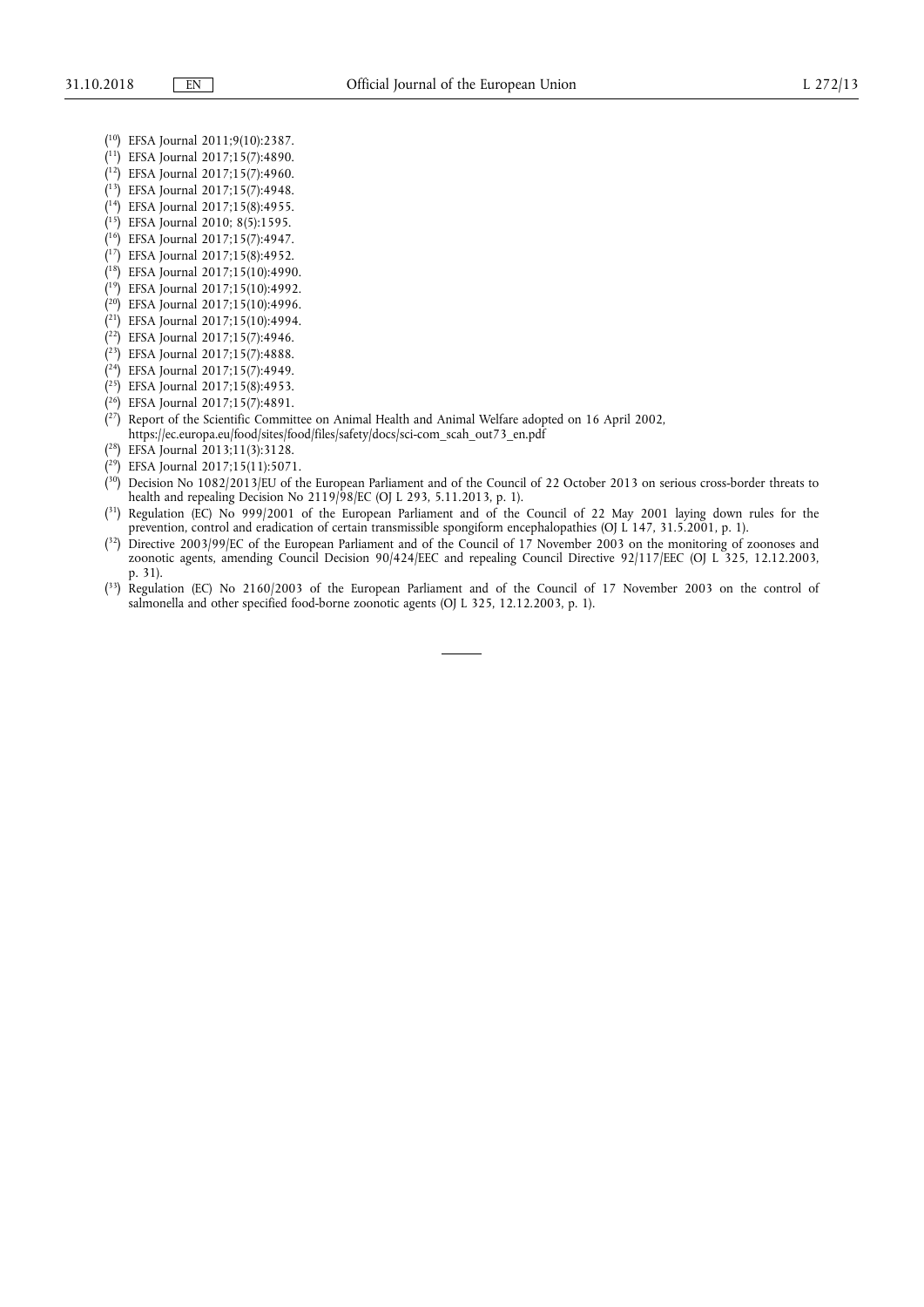# *ANNEX*

## '*ANNEX II*

### **LIST OF ANIMAL DISEASES**

- Infection with rinderpest virus
- Infection with Rift Valley fever virus
- Infection with *Brucella abortus*, *B. melitensis* and *B. suis*
- Infection with *Mycobacterium tuberculosis* complex (*M. bovis*, *M. caprae* and *M. tuberculosis*)
- Infection with rabies virus
- Infection with bluetongue virus (serotypes 1-24)
- Infestation with *Echinococcus multilocularis*
- Infection with epizootic haemorrhagic disease virus
- Anthrax
- Surra (*Trypanosoma evansi*)
- Ebola virus disease
- Paratuberculosis
- Japanese encephalitis
- West Nile fever
- Q fever
- Infection with lumpy skin disease virus
- Infection with *Mycoplasma mycoides* subsp. *mycoides* SC (Contagious bovine pleuropneumonia)
- Infectious bovine rhinotracheitis/infectious pustular vulvovaginitis
- Bovine viral diarrhoea
- Bovine genital campylobacteriosis
- Trichomonosis
- Enzootic bovine leukosis
- Sheep pox and goat pox
- Infection with peste des petits ruminants virus
- Contagious caprine pleuropneumonia
- Ovine epididymitis (*Brucella ovis*)
- Infection with *Burkholderia mallei* (Glanders)
- Infection with equine arteritis virus
- Equine infectious anaemia
- Dourine
- Venezuelan equine encephalomyelitis
- Contagious equine metritis
- Equine encephalomyelitis (Eastern and Western)
- Infection with Aujeszky's disease virus
- Infection with porcine reproductive and respiratory syndrome virus
- Infection with Newcastle disease virus
- Avian mycoplasmosis (*Mycoplasma gallisepticum* and *M. meleagridis*)
- Infection with *Salmonella* Pullorum, *S.* Gallinarum and *S. arizonae*